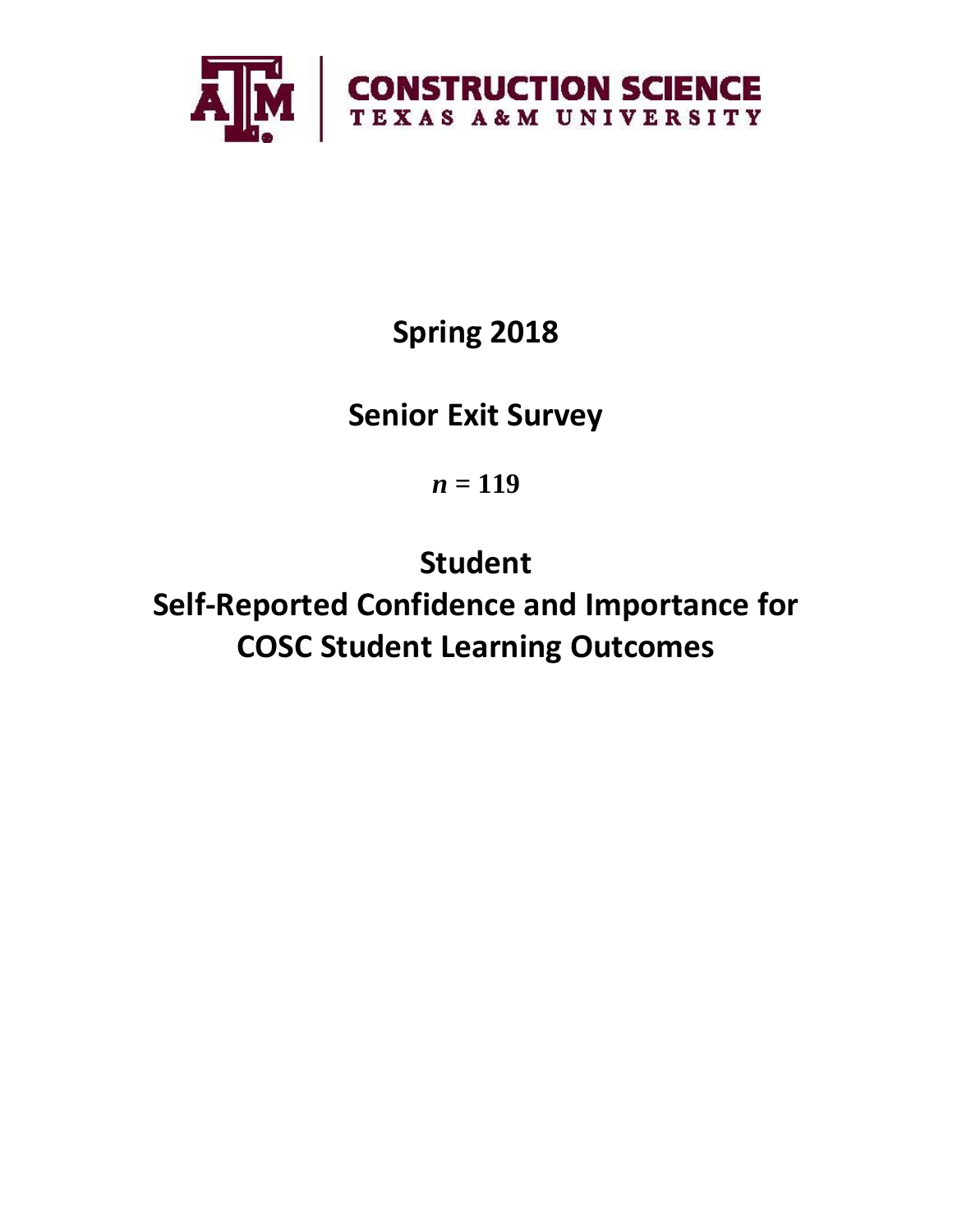## **Student Learning Outcomes**

• Students' confidence in their ability to apply the Student Learning Outcomes (SLOs) **(Table 1)**

*(Frequency counts for individual SLOs may be found in Table 3)*

- o Students indicated they were **"Very Confident"** in their ability to analyze professional decisions based upon ethical principles
- o Students' indicated they were **"Confident"** in their ability to apply the remaining 19 SLOs
	- Top three SLOs students indicated they were **"Confident"** applying
		- 1. *"Create written communications appropriate to the construction discipline"*
		- 2. *"Apply construction management skills as a member of a multidisciplinary team"*
		- 3. *"Create oral communications appropriate to the construction industry"*
- Students' perception of the importance of the Student Learning Outcomes (SLOs) in their future careers **[\(Table 2\)](#page-3-0)**

*(Frequency counts for individual SLOs may be found in Table 4)*

- o **12 of the 20** SLOs students indicated would be **"Very Important"** in their future careers
	- The top three SLOs student perceived as **"Very Important"**
		- 1. *"Apply construction management skills as a member of a multidisciplinary team'*
		- 2. *"Create written communications appropriate to the construction discipline"*
		- 3. *"Create oral communications appropriate to the construction Industry"*
- o The remaining 8 SLOs were perceived as being only **"Important"** to students' future careers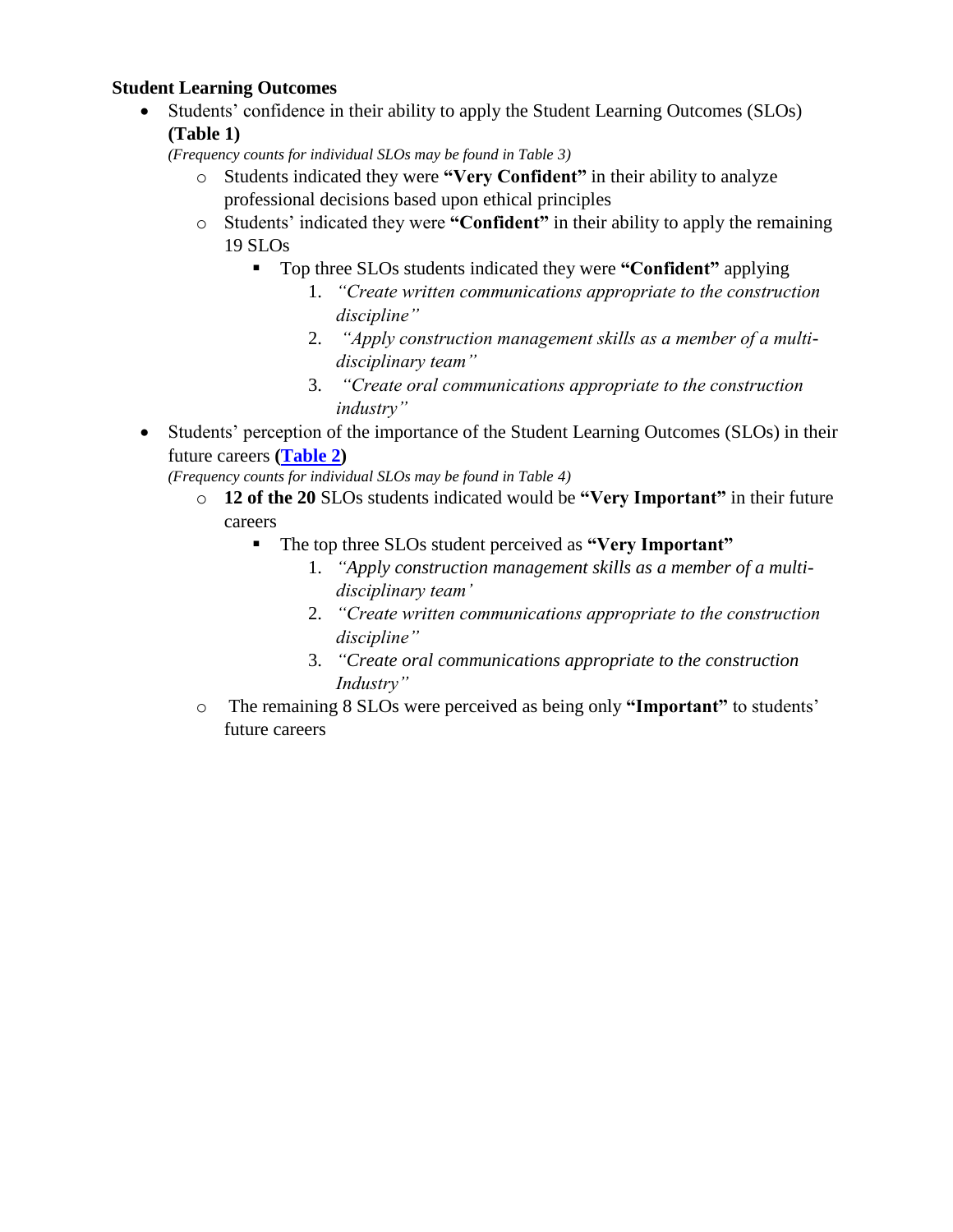## **Table 1. Spring 2018: Mean Score of Students' Response to the Question: "As a result of your COSC degree program, how confident do you feel in your ability to:"**

| <b>SLO</b><br>#                                                                                                                                                                                                                                       | <b>Student Learning Outcome</b>                                                                                                                                 | $\boldsymbol{n}$ | $\mathbf M$ | SD  | <b>Confidence</b> |  |  |
|-------------------------------------------------------------------------------------------------------------------------------------------------------------------------------------------------------------------------------------------------------|-----------------------------------------------------------------------------------------------------------------------------------------------------------------|------------------|-------------|-----|-------------------|--|--|
| 6.                                                                                                                                                                                                                                                    | Analyze professional decisions based upon ethical<br>principles                                                                                                 | 119              | 3.60        | .56 | Very<br>Confident |  |  |
| 1.                                                                                                                                                                                                                                                    | Create written communications appropriate to the<br>construction discipline                                                                                     | 119              | 3.44        | .58 | Confident         |  |  |
| 9.                                                                                                                                                                                                                                                    | Apply construction management skills as a member of a<br>119<br>multi-disciplinary team                                                                         |                  | 3.41        | .63 | Confident         |  |  |
| 2.                                                                                                                                                                                                                                                    | Create oral communications appropriate to the<br>construction industry                                                                                          |                  | 3.40        | .67 | Confident         |  |  |
| 7.                                                                                                                                                                                                                                                    | Analyze construction documents for planning and<br>management of construction processes                                                                         | 119              | 3.40        | .63 | Confident         |  |  |
| 8.                                                                                                                                                                                                                                                    | Analyze methods, materials, and equipment used to<br>construct projects                                                                                         | 119              | 3.34        | .70 | Confident         |  |  |
| 16.                                                                                                                                                                                                                                                   | Understand construction project control processes                                                                                                               | 119              | 3.27        | .62 | Confident         |  |  |
| 15.                                                                                                                                                                                                                                                   | Understand construction quality assurance and control                                                                                                           | 119              | 3.24        | .70 | Confident         |  |  |
| 12.                                                                                                                                                                                                                                                   | Understand different methods of project delivery and the<br>roles and responsibilities of all constituencies involved<br>in the design and construction process |                  | 3.22        | .68 | Confident         |  |  |
| 10.                                                                                                                                                                                                                                                   | Apply electronic-based technology to manage the<br>construction process                                                                                         |                  | 3.17        | .84 | Confident         |  |  |
| 13.                                                                                                                                                                                                                                                   | Understand construction risk management                                                                                                                         | 119              | 3.16        | .70 | Confident         |  |  |
| 14.                                                                                                                                                                                                                                                   | Understand construction accounting and cost control                                                                                                             | 119              | 3.03        | .71 | Confident         |  |  |
| 17.                                                                                                                                                                                                                                                   | Understand the legal implications of contract, common,<br>and regulatory law to manage a construction project                                                   |                  | 2.97        | .79 | Confident         |  |  |
| 20.                                                                                                                                                                                                                                                   | Understand the basic principles of mechanical, electrical<br>and piping systems                                                                                 | 119              | 2.92        | .73 | Confident         |  |  |
| 18.                                                                                                                                                                                                                                                   | Understand the basic principles of sustainable<br>construction                                                                                                  | 119              | 2.87        | .81 | Confident         |  |  |
| 5.                                                                                                                                                                                                                                                    | Create construction project schedules                                                                                                                           | 119              | 2.87        | .78 | Confident         |  |  |
| 4.                                                                                                                                                                                                                                                    | Create a construction project cost estimate                                                                                                                     | 117              | 2.83        | .87 | Confident         |  |  |
| 3.                                                                                                                                                                                                                                                    | Create a construction project safety plan                                                                                                                       |                  | 2.82        | .86 | Confident         |  |  |
| 11.                                                                                                                                                                                                                                                   | Apply basic surveying techniques for construction<br>layout and control                                                                                         |                  | 2.61        | .87 | Confident         |  |  |
| 19.                                                                                                                                                                                                                                                   | Understand the basic principles of structural behavior                                                                                                          | 119              | 2.51        | .84 | Confident         |  |  |
| Note: Very Confident = $3.51 - 4.00$ ; Confident = $2.51 - 3.50$ ; Somewhat Confident = $1.51 - 2.50$ ;<br>Not Confident = $1.00 - 1.50$<br>* Number of participants who answered "Don't Know" were excluded from calculation of Importance<br>Level. |                                                                                                                                                                 |                  |             |     |                   |  |  |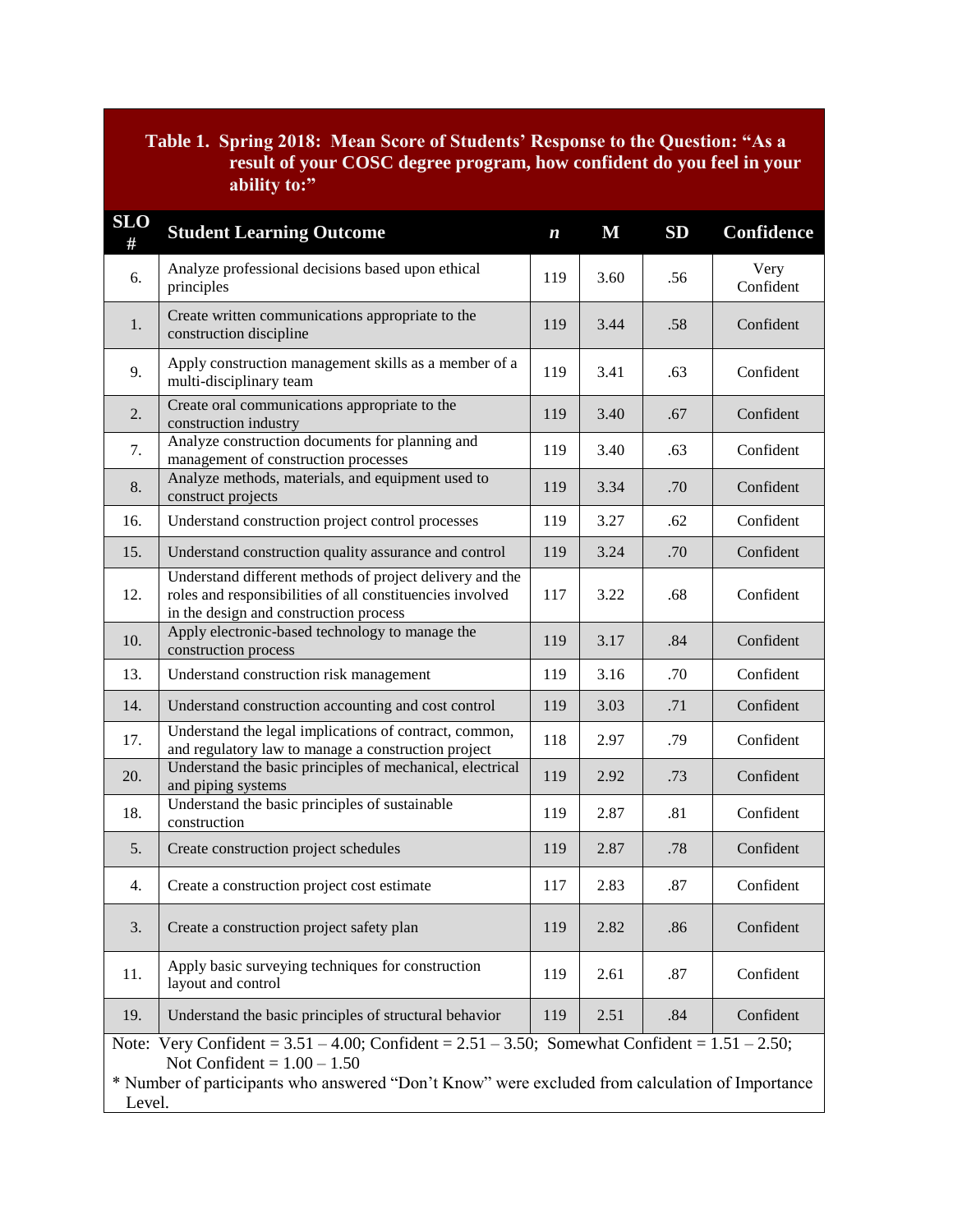## <span id="page-3-0"></span>**Table 2. Spring 2018: Mean Score of Students' Response to the Question: "How important do you believe each of the following will be in your future career?"**

| <b>SLO</b><br>#                                                                                                                          | <b>Student Learning Outcome</b>                                                                                                                                 | $\boldsymbol{n}$ | M    | SD   | <b>Importance</b> |  |  |  |
|------------------------------------------------------------------------------------------------------------------------------------------|-----------------------------------------------------------------------------------------------------------------------------------------------------------------|------------------|------|------|-------------------|--|--|--|
| 9.                                                                                                                                       | Apply construction management skills as a member of a<br>multi-disciplinary team                                                                                | 118              | 3.81 | .42  | Very Important    |  |  |  |
| 1.                                                                                                                                       | Create written communications appropriate to the<br>construction discipline                                                                                     | 118              | 3.81 | .44  | Very Important    |  |  |  |
| 2.                                                                                                                                       | Create oral communications appropriate to the construction<br>118<br>industry                                                                                   |                  | 3.80 | .46  | Very Important    |  |  |  |
| 7.                                                                                                                                       | Analyze construction documents for planning and<br>management of construction processes                                                                         |                  | 3.80 | .46  | Very Important    |  |  |  |
| 15.                                                                                                                                      | Understand construction quality assurance and control                                                                                                           | 118              | 3.66 | .54  | Very Important    |  |  |  |
| 16.                                                                                                                                      | Understand construction project control processes                                                                                                               | 118              | 3.65 | .51  | Very Important    |  |  |  |
| 6.                                                                                                                                       | Analyze professional decisions based upon ethical<br>principles                                                                                                 | 118              | 3.64 | .59  | Very Important    |  |  |  |
| 10.                                                                                                                                      | Apply electronic-based technology to manage the<br>construction process                                                                                         | 118              | 3.63 | .57  | Very Important    |  |  |  |
| 5.                                                                                                                                       | Create construction project schedules                                                                                                                           |                  | 3.63 | .60  | Very Important    |  |  |  |
| 8.                                                                                                                                       | Analyze methods, materials, and equipment used to<br>construct projects                                                                                         |                  | 3.61 | .59  | Very Important    |  |  |  |
| 13.                                                                                                                                      | Understand construction risk management                                                                                                                         |                  | 3.60 | .63  | Very Important    |  |  |  |
| 14.                                                                                                                                      | Understand construction accounting and cost control                                                                                                             |                  | 3.54 | .61  | Very Important    |  |  |  |
| 17.                                                                                                                                      | Understand the legal implications of contract, common, and<br>regulatory law to manage a construction project                                                   |                  | 3.43 | .69  | Important         |  |  |  |
| 12.                                                                                                                                      | Understand different methods of project delivery and the<br>roles and responsibilities of all constituencies involved in<br>the design and construction process | 118              | 3.41 | .80  | Important         |  |  |  |
| 4.                                                                                                                                       | Create a construction project cost estimate                                                                                                                     | 117              | 3.38 | .78  | Important         |  |  |  |
| 20.                                                                                                                                      | Understand the basic principles of mechanical, electrical<br>and piping systems                                                                                 |                  | 3.33 | .75  | Important         |  |  |  |
| 3.                                                                                                                                       | Create a construction project safety plan                                                                                                                       |                  | 3.27 | .82  | Important         |  |  |  |
| 18.                                                                                                                                      | Understand the basic principles of sustainable construction                                                                                                     |                  | 3.08 | .87  | Important         |  |  |  |
| 11.                                                                                                                                      | Apply basic surveying techniques for construction layout<br>and control                                                                                         |                  | 2.66 | 1.04 | Important         |  |  |  |
| 19.                                                                                                                                      | Understand the basic principles of structural behavior                                                                                                          |                  | 2.60 | .95  | Important         |  |  |  |
| Note: Very Important = $3.51 - 4.00$ ; Important = $2.51 - 3.50$ ; Somewhat Important = $1.51 - 2.50$ ; Not Important =<br>$1.00 - 1.50$ |                                                                                                                                                                 |                  |      |      |                   |  |  |  |
| * Number of participants who answered "Don't Know" were excluded from calculation of Importance Level.                                   |                                                                                                                                                                 |                  |      |      |                   |  |  |  |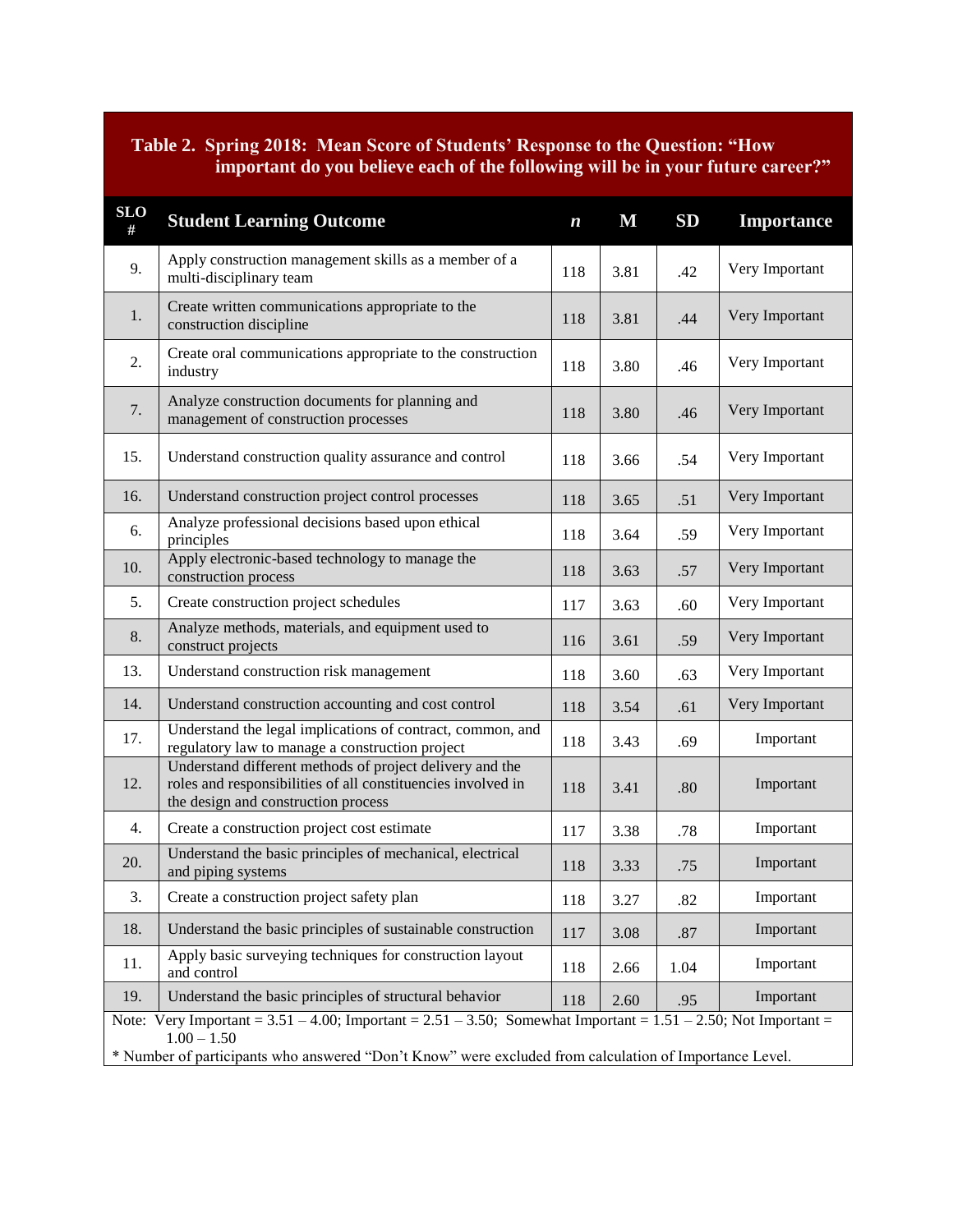#### **Table 1. Spring 2018: Student Responses to the Question: "As a result of your COSC degree program, how confident do you feel in your ability to:"**

| $n = 119$                                                                                      |                                                                                                                                                                       |                   |               |           |               |                       |               |                         |      |
|------------------------------------------------------------------------------------------------|-----------------------------------------------------------------------------------------------------------------------------------------------------------------------|-------------------|---------------|-----------|---------------|-----------------------|---------------|-------------------------|------|
|                                                                                                |                                                                                                                                                                       | Very<br>Confident |               | Confident |               | Somewhat<br>Confident |               | <b>Not</b><br>Confident |      |
| <b>SLO</b><br>#                                                                                | <b>Student Learning</b><br><b>Outcomes</b>                                                                                                                            | $f^a$             | $\frac{0}{0}$ | $f^a$     | $\frac{0}{0}$ | $f^a$                 | $\frac{0}{0}$ | $f^a$                   | %    |
| 6.                                                                                             | Analyze professional decisions based<br>upon ethical principles                                                                                                       | 75                | 63.0          | 40        | 33.6          | 4                     | 3.4           | $-$                     | --   |
| 2.                                                                                             | Create oral communications<br>appropriate to the construction industry                                                                                                | 59                | 49.6          | 48        | 40.3          | 12                    | 10.1          | $-$                     |      |
| 9.                                                                                             | Apply construction management skills<br>as a member of a multi-disciplinary<br>team                                                                                   | 58                | 48.7          | 52        | 43.7          | 9                     | 7.6           | $-$                     |      |
| 1.                                                                                             | Create written communications<br>appropriate to the construction<br>discipline                                                                                        | 57                | 47.9          | 57        | 47.9          | 5                     | 4.2           |                         |      |
| 7.                                                                                             | Analyze construction documents for<br>planning and management of<br>construction processes                                                                            | 56                | 47.1          | 54        | 45.4          | 9                     | 7.6           | $-$                     |      |
| 8.                                                                                             | Analyze methods, materials, and<br>equipment used to construct projects                                                                                               | 55                | 46.2          | 50        | 42.0          | 13                    | 10.9          | $\mathbf{1}$            | 0.8  |
| 10.                                                                                            | Apply electronic-based technology to<br>manage the construction process                                                                                               | 48                | 40.3          | 48        | 40.3          | 18                    | 15.1          | 5                       | 4.2  |
| 15.                                                                                            | Understand construction quality<br>assurance and control                                                                                                              | 45                | 37.8          | 60        | 50.4          | 12                    | 10.1          | $\overline{2}$          | 1.7  |
| 16.                                                                                            | Understand construction project<br>control processes                                                                                                                  | 43                | 36.1          | 65        | 54.6          | 11                    | 9.2           | $-$                     | --   |
| 12.                                                                                            | Understand different methods of<br>project delivery and the roles and<br>responsibilities of all constituencies<br>involved in the design and construction<br>process | 42                | 35.3          | 60        | 50.4          | 14                    | 11.8          | $\mathbf{1}$            | 0.8  |
| 13.                                                                                            | Understand construction risk<br>management                                                                                                                            | 38                | 31.9          | 64        | 53.8          | 15                    | 12.6          | $\overline{2}$          | 1.7  |
| 17.                                                                                            | Understand the legal implications of<br>contract, common, and regulatory law<br>to manage a construction project                                                      | 32                | 26.9          | 54        | 45.4          | 29                    | 24.4          | 3                       | 2.5  |
| 14.                                                                                            | Understand construction accounting<br>and cost control                                                                                                                | 31                | 26.1          | 62        | 52.1          | 25                    | 21.0          | $\mathbf{1}$            | 0.8  |
| 4.                                                                                             | Create a construction project cost<br>estimate                                                                                                                        | 27                | 22.7          | 52        | 43.7          | 29                    | 24.4          | 9                       | 7.6  |
| 3.                                                                                             | Create a construction project safety<br>plan                                                                                                                          | 27                | 22.7          | 51        | 42.9          | 33                    | 27.7          | 8                       | 6.7  |
| 20.                                                                                            | Understand the basic principles of<br>mechanical, electrical and piping<br>systems                                                                                    | 25                | 21.0          | 62        | 52.1          | 30                    | 25.2          | $\overline{2}$          | 1.7  |
| 18.                                                                                            | Understand the basic principles of<br>sustainable construction                                                                                                        | 25                | 21.0          | 60        | 50.4          | 27                    | 22.7          | $\overline{7}$          | 5.9  |
| 5.                                                                                             | Create construction project schedules                                                                                                                                 | 25                | 21.0          | 58        | 48.7          | 32                    | 26.9          | $\overline{4}$          | 3.4  |
| 11.                                                                                            | Apply basic surveying techniques for<br>construction layout and control                                                                                               | 21                | 17.6          | 41        | 34.5          | 47                    | 39.5          | 10                      | 8.4  |
| 19.                                                                                            | Understand the basic principles of<br>structural behavior                                                                                                             | 12                | 10.1          | 52        | 43.7          | 40                    | 33.6          | 15                      | 12.6 |
| Note: $\alpha$ <sup>a</sup> Frequencies may not total stated <i>n</i> because of missing data. |                                                                                                                                                                       |                   |               |           |               |                       |               |                         |      |